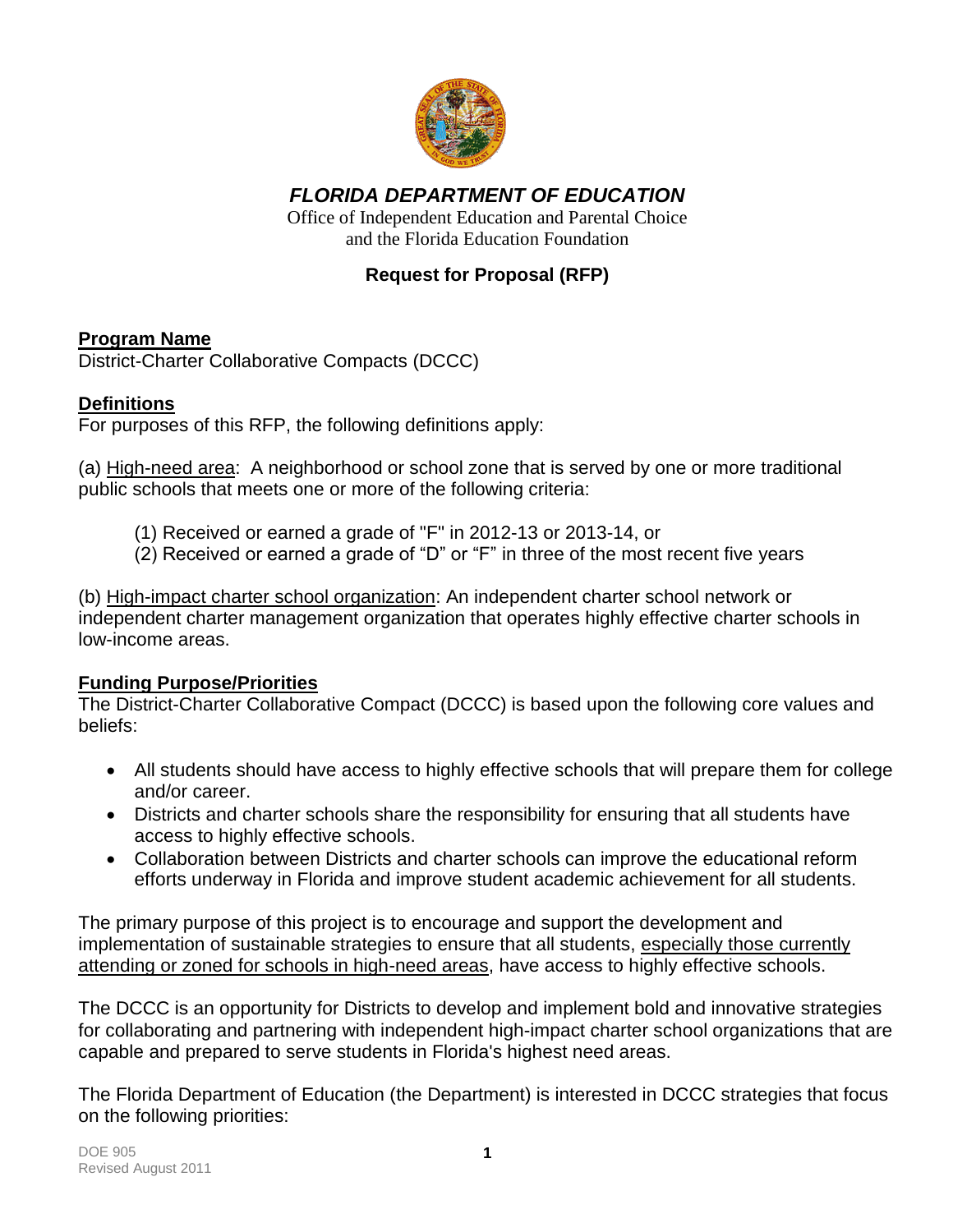- Innovative Authorization: The District will develop and implement innovative and effective charter school authorizing practices that will support the goal of creating new independent high-quality charter schools in high-need areas. This may include, but is not limited to, the following strategies:
	- o Active solicitation of independent high-impact charter management organizations to open multiple schools in high-need areas
	- o Approving a high-impact charter school organization to open multiple schools over several years based on the organization's achievement of agreed upon benchmarks
	- o Approving initial charter contracts for 10 or more years with rigorous outcome-based accountability measures and annual reviews or performance
	- o Enhancing the capacity of the District's charter school office to provide meaningful support and rigorous outcome-based monitoring
	- o Adopting and implementing of [Florida's Principles and Standards of Quality](http://www.fldoe.org/core/fileparse.php/5423/urlt/Florida-Principles-and-Standards-Final-Proof.pdf)  [Authorizing](http://www.fldoe.org/core/fileparse.php/5423/urlt/Florida-Principles-and-Standards-Final-Proof.pdf)
- Facilities Support: The District will assist high-impact charter school organizations with securing facilities in the targeted high-need areas. This may include, but is not limited to, the following strategies:
	- o Providing unused District facilities for long-term use
	- o Providing space in under-utilized District facilities for long-term use
	- o Providing funding or other resources to assist high-impact charter schools that are serving the targeted area in acquiring facilities
- Knowledge Transfer: The District will collaboratively develop and implement systems to share expertise between the District and charter schools aimed at increasing student performance. This may include, but is not limited to:
	- o Developing joint district-charter learning communities to allow for sharing of ideas between teachers and instructional leaders, with a focus on areas such as personalized learning, educator evaluation or differentiated instruction
	- o Developing and implementing strategies for mentoring new teachers and new school leaders in both charter and district schools
- Resource equity: The District will provide access to critical resources to support successful openings of new high-impact charter schools. This may include, but is not limited to:
	- o Dedicated staff to provide short-term, intensive support to new operators in areas such as the District's student information systems, Exceptional Student Education policies and procedures, and data systems
	- o Equal participation in innovative and effective teacher recruitment programs
	- o Allowing high-impact charter school organizations to operate a National School Lunch Program under the District's sponsorship
	- o Transportation partnerships

Each project will begin with a needs assessment that provides formative guidance on the district's current strengths and priorities for improvement in terms of charter authorizing practice, organizational capacity and policy environment in the context of the district's proposal. The needs assessment will be conducted by the National Association of Charter School Authorizers at no cost to the district.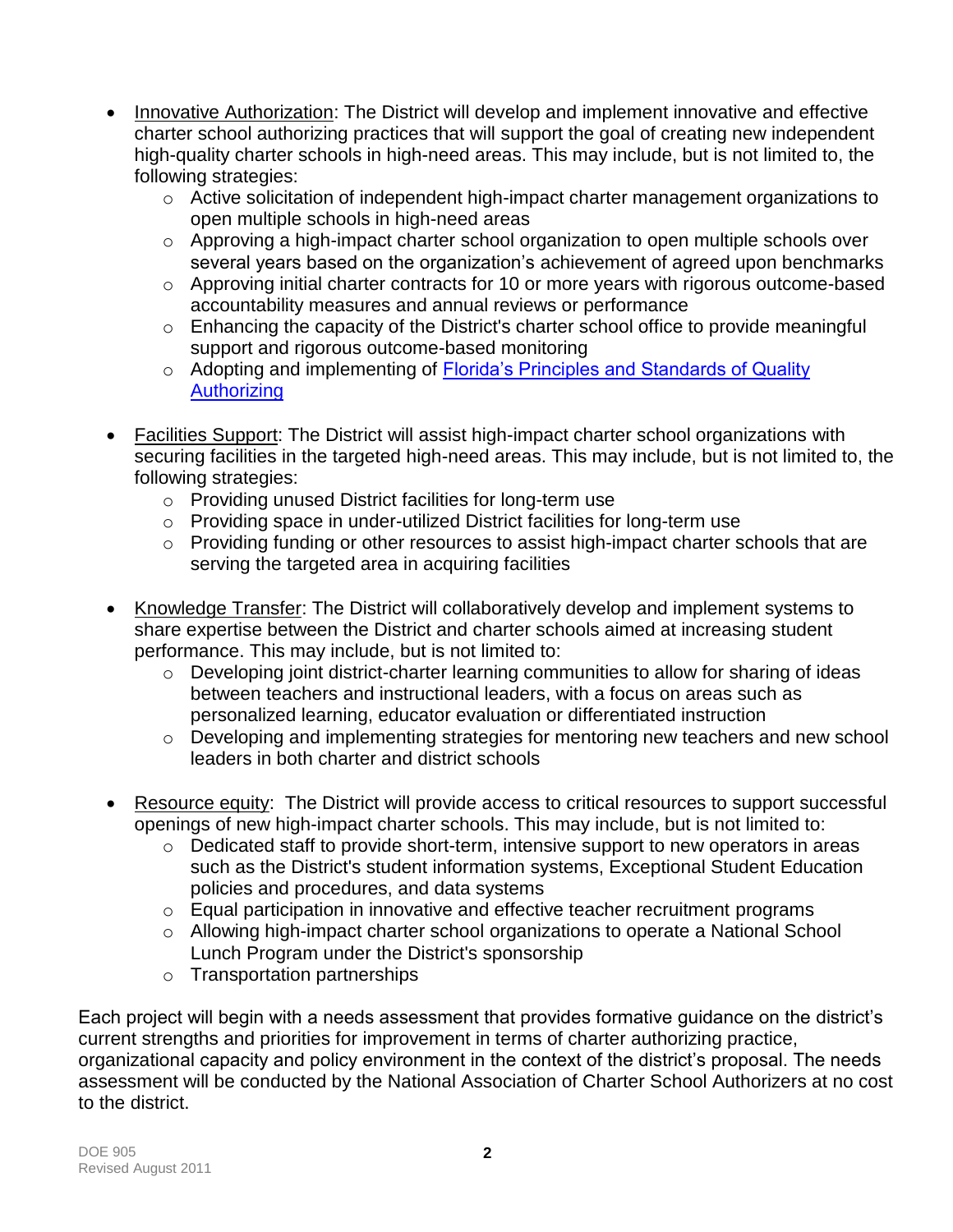#### **Target Population(s)**

Students currently attending or zoned for chronically low-performing public schools.

#### **Eligible Applicant(s)**

Eligible applicants are school districts with a minimum of twenty (20) traditional public schools that are currently identified as Focus or Priority by the department. This includes the following districts: Polk; Broward; Hillsborough; Pinellas; Orange; Pasco; and Palm Beach.

#### **Application Due Date**

**December 4, October 23, 2015.** The due date refers to the date of receipt. Facsimile and e-mail submissions are not acceptable.

#### **Total Funding Amount/Approximate Number of Awards**

The Department anticipates awarding one (1) District with a grant award of approximately \$2.5 million. The funds will come from national, state and local philanthropic partners and will be held by the Florida Education Foundation and released under the terms of a Memorandum of Understanding. The total amount of funds awarded will be contingent upon the availability of funds and successful completion of milestones identified in Narrative Section 4 of the proposal.

#### **Matching Requirement**

Districts must provide a minimum \$200,000 match with local funds.

#### **Budget/Program Performance Period**

*Anticipated project start date: January 2016 Project Period 1: Through June 30, 2016 Project Period 2: July 1, 2016 through June 30, 2017 Project Period 3: July 1, 2017 through June 30, 2018*

#### **Contact Persons**

*Adam Emerson Deb Schroeder Charter Schools Director Operations Manager 850-245-9631 850-245-9671*

**Program Office Constraining Program Office Research Arizon Education Foundation** *Adam.Emerson@fldoe.org Deb.Schroederl@fldoe.org*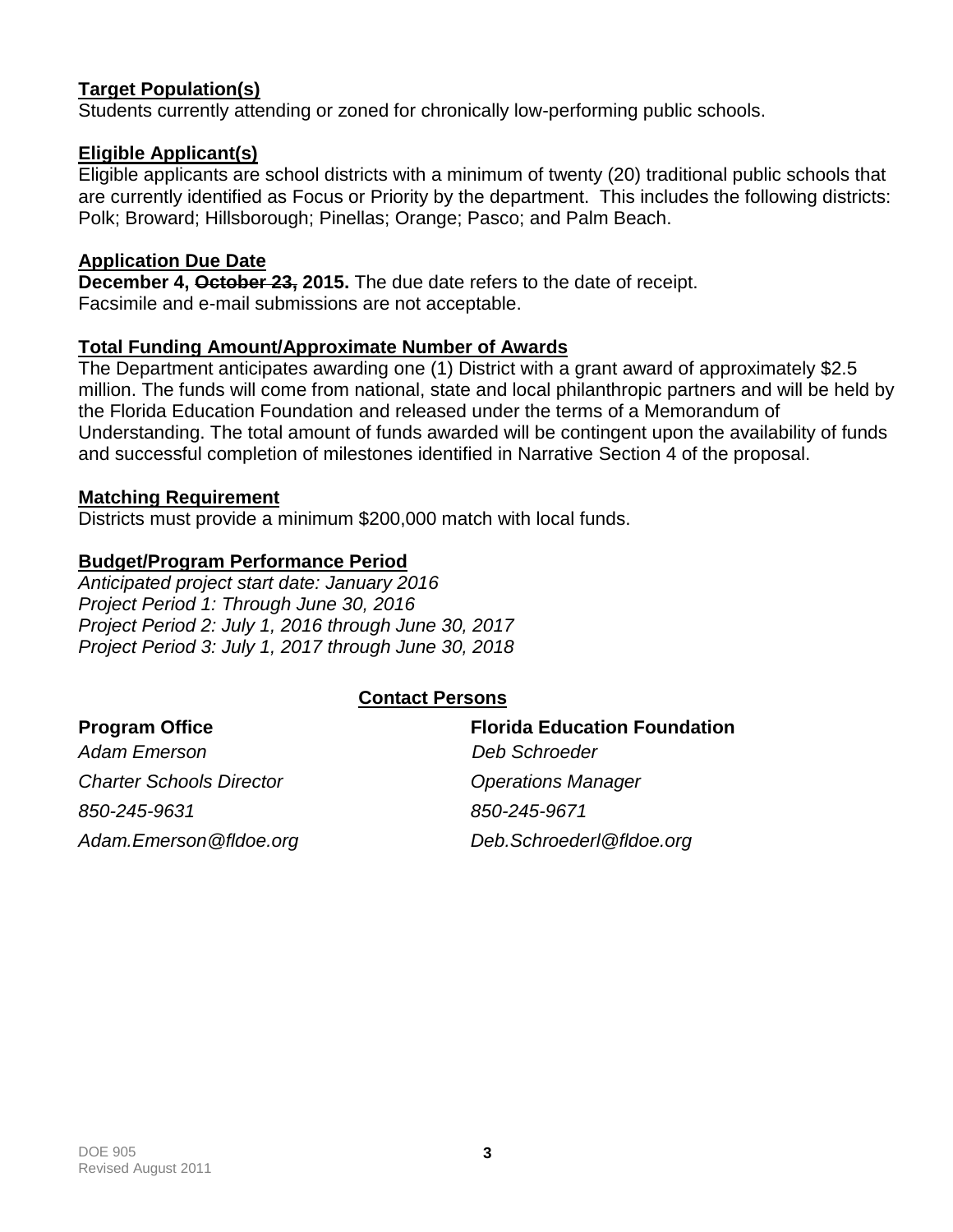# **Narrative Components and** *Scoring Criteria*

- **-** The **Instructions** describe what the applicant is to include in each Narrative Component.
- **-** Following the **Instructions***,* within each Narrative Component, are *Criteria*. *These are the bulleted, italicized statements used by proposal reviewers to assess and score each*  *Narrative Component.*
- **- The standard scoring** *Criteria* **are based on a 100 point scale, with a minimum score of 70 points required for an application to be considered eligible for funding.**

### **1. Project Abstract or Summary (3 Page Maximum) FIXED REQUIREMENT**

#### **Instructions**

Provide a brief summary of the proposed project including general purpose, brief program design and specific outcomes to be achieved.

#### *Criteria*

- *The proposed project is described in a brief summary, including general purpose, specific goals, brief program design and significance (contribution and rationale).*
- *It is clear that the proposed project aligns with the intended Funding Purpose/Priorities and will increase access to high-quality educational options for students in high-need areas.*
- *The proposal includes at least one outcome related to the creation of new independent high-impact charter schools in high-need areas.*

## **2. Project Need (5 Page Maximum) 0-15 points**

#### **Instructions**

Describe the need for the proposed project and provide supporting data (Appendix A) as evidence. Appendix A should provide data related to the high-need areas that are the focus of the District's proposal.

#### *Criteria*

- *The magnitude or severity of the problem is evident, compelling, and clearly linked to the outcome(s) of the proposed project.*
- *The proposed project addresses the identified needs of the targeted population(s).*
- *It is evident that the proposed project is focused on those with greatest needs.*
- *The need for the proposed project is strongly justified through supportive data.*

## **3. Project Objectives (10 Page Maximum) 0-35 points**

#### **Instructions**

Describe the measurable objectives to be accomplished in each of the following priority areas: innovative authorization, facilities support, knowledge transfer, resource equity.

#### *Criteria*

- *Each of the priority areas is addressed.*
- *The objectives are clearly specified and measurable*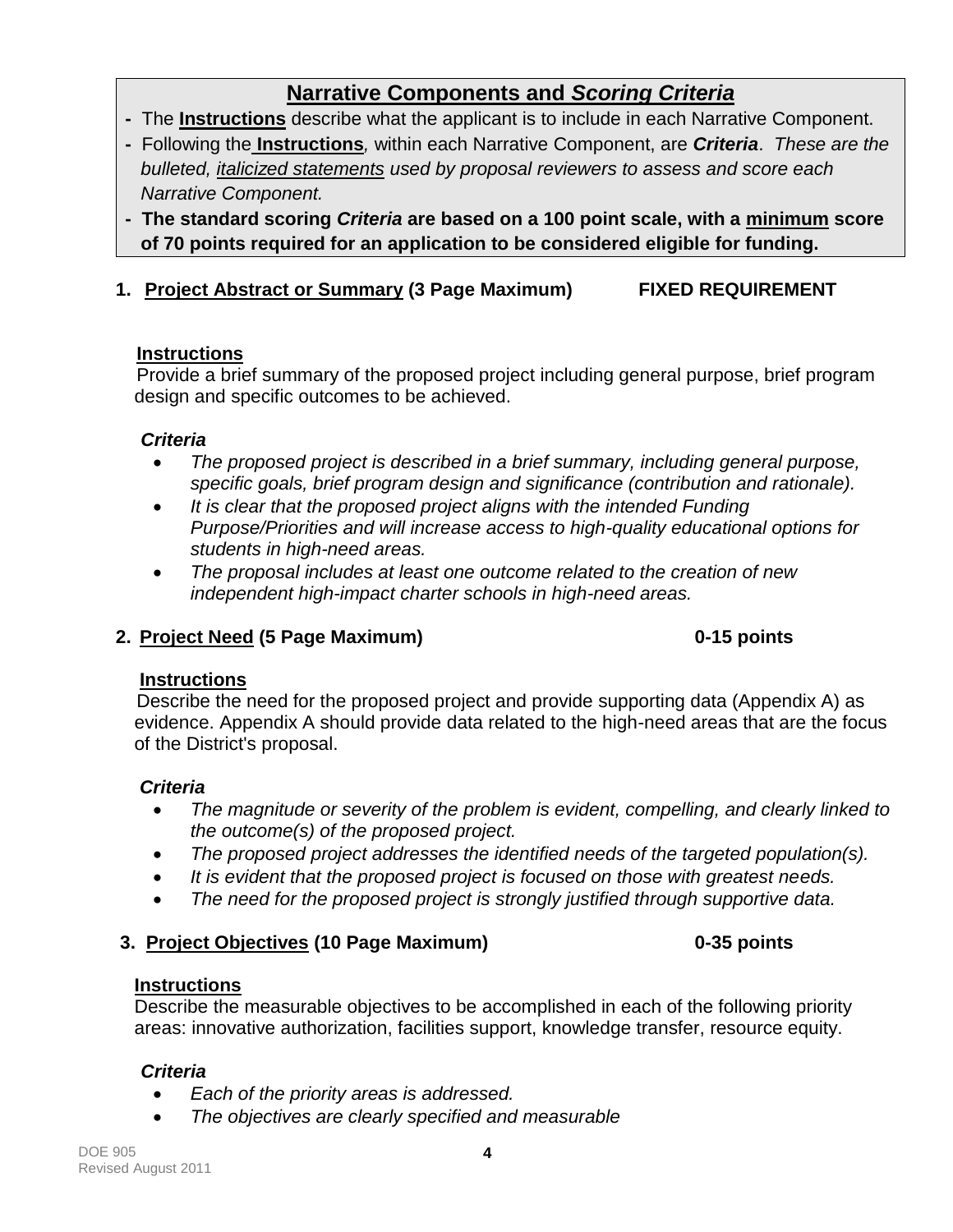- *The objectives are measurable, challenging yet achievable, and address all expected outcomes of the proposed project.*
- *The objectives are innovative, bold, and are likely to result in the creation of new independent high-impact charter schools in at least one of the District's high-need areas*
	- *The objectives include clear and rigorous criteria for the selection of potential high-impact charter school operators or management organizations, which must include an assessment of prior performance with students similar to those to be served through this project.*

# **4. Management Plan (10 Page Maximum) 0-35 points**

#### **Instructions**

Provide a detailed description of the quality management (implementation) plan. The management plan should be adequate to achieve the objectives of the proposed project on time and within budget and should include clearly defined responsibilities, timelines, and milestones for accomplishing all of the stated objectives. The applicant must complete the attached Project Performance Accountability Information form.

## *Criteria*

- *It is evident that activities are comprehensive, likely to be effective, and result in achievement of the objectives.*
- *The timelines are specific, realistic and consistent with measurable objectives and outcomes.*
- *The methods are thorough, feasible and appropriate to the goals, objectives, and outcomes of the proposed project.*
- *Responsibility is clearly assigned.*
- *The proposal includes a process for internally monitoring the progress of the project, which must include, at minimum, semi-annual reports to the department. The semiannual reports must include the status of each task included in the Project Performance Accountability chart (p. 13).*

## **5. Dissemination Plan (3 Page Maximum) 0-5 points**

#### **Instructions**

Describe the methods/strategies to disseminate and share information about the proposed project to appropriate populations.

## *Criteria*

- *The applicant's dissemination plan will use effective and realistic means to reach the appropriate audiences, including the target population(s), the local community, and other organized entities, if/when indicated.*
- *The dissemination plan reflects a thorough grasp of the proposed project and the positive impact on the targeted population(s).*

# **6. Budget (Project Wide Budget and Project Period Budget) 0-10 points**

## **Instructions**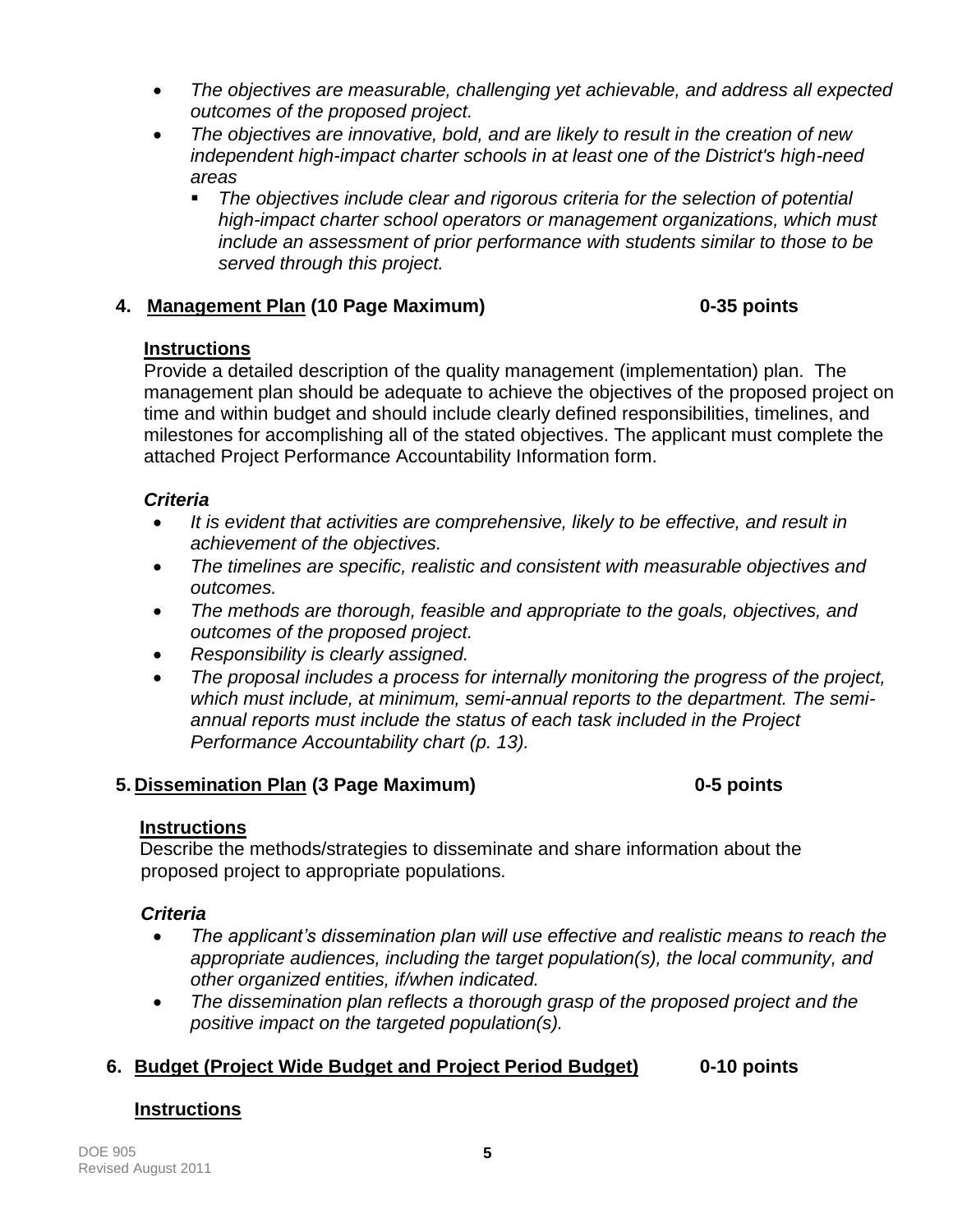Present a project wide budget that reflects the proposed costs for the entire project, including the required District match. The project wide budget should include the fund source for each line and should stay within the limits per fund source as described in the project wide budget instructions. The project wide budget should not exceed \$2,700,000 and should include the \$200,000 District match.

The applicant should present separate budgets for each project period (page 3 of this RFP). While use of the DOE101S form is unnecessary, applicants may use this form for convenience.

### *Criteria*

- *The budget is thorough, specific, and supports the proposed project.*
- *The proposed project budget presents expenses that are allowable, realistic, accurate, and clearly relate to and reflect project activities, objectives and outcomes.*
- *The costs are reasonable in relation to the objectives, design and potential significance of the proposed project.*
- *The required personnel, professional and technical services and/or travel for the proposed project are clearly and adequately explained.*
- *The justifications for expenditures are reasonable and clearly explained.*

#### **7. Preference Points: 0-20 points**

**NOTE: Eligibility for Preference Points will be assessed by the program office following the completion of the proposal review process.**

## **Instructions**

**A proposal must have a score of 70 before any preference points may be earned.** 

**Preference points may be earned by applicants that include a letter from an independent high-impact charter management organization (CMO) expressing support for the District-Charter Collaborative Compact proposal and interest in opening at least two new charter schools in high-need areas within the District. An applicant may earn five (5) points per CMO, with a maximum of ten (10) points available. Signed letters should be included as Appendix B.**

**An applicant may earn five (5) preference points if proposal includes a letter of support from the Mayor of a city in which newly recruited charter schools plan to operate. The signed letter of support should be included as Appendix C.**

**An applicant may earn five (5) preference points if the District has or will have an established relationship with Teach for America (TFA) and will include new highimpact charter schools as potential placements for TFA members, as indicated in a letter signed by TFA and the Superintendent. The letter should be included as Appendix D.**

## **About the Foundation**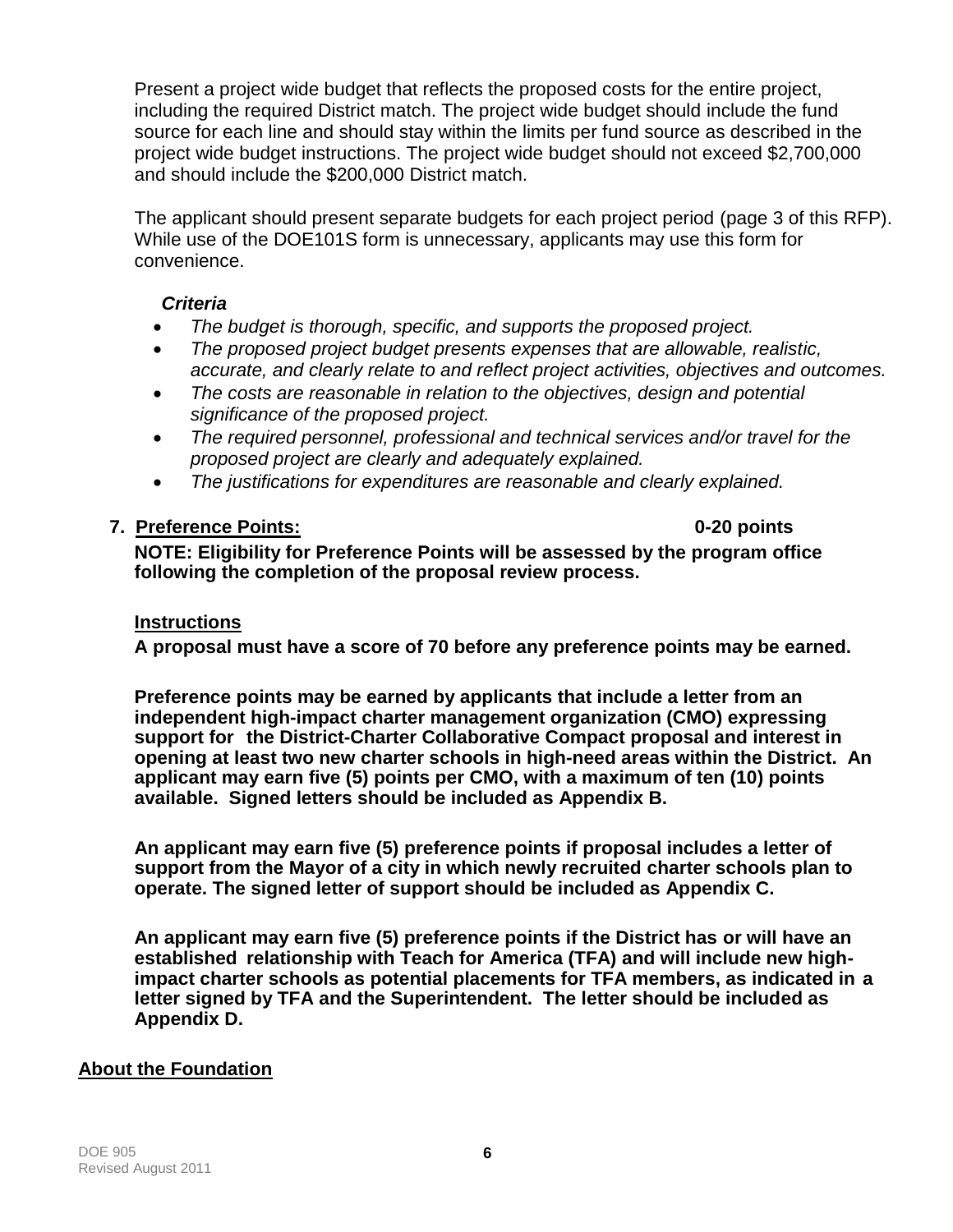The Florida Education Foundation (FEF) is a 501(c)(3) organization that serves as the direct support organization to the Department. The FEF promotes and supports academic excellence for pre-kindergarten through 12<sup>th</sup> grade students in Florida. The Foundation recognizes outstanding teachers and educational contributors, assists struggling K-12 students, recognizes top science, technology, engineering and math (STEM) students, develops strategic alliances with business organizations to improve education, and advances other educational initiatives.

The Foundation is governed by an 11-member Board of Directors appointed by the Commissioner of Education.

# **Funding Method(s)**

Funds will be released per the Memorandum of Understanding between the Department and the Florida Education Foundation.

## **Fiscal Requirements**

Supporting documentation for expenditures is required for all funding methods. Examples of such documentation include but are not limited to: payroll records, contracts, invoices with check numbers verifying payment, and/or bank statements; all or any of which must be available upon request.

# **The project award notification will indicate:**

- Project budget
- Program periods
- Timelines:
	- o Last date for receipt of proposed budget
	- o Program amendments
	- o Incurring expenditures and issuing purchase orders
	- o Liquidating all obligations
	- o Submitting final disbursement reports.

NOTE: Project recipients **do not** have the authority to report expenditures before or after these specified dates.

**Allowable Expenses**: Project funds must be used for activities that directly support the accomplishment of the project purpose, priorities, and expected outcomes. All expenditures must be consistent with applicable state and federal laws, regulations, and guidance.

**Unallowable Expenses**: Project funds may not be used to supplant existing programs and/or funding.

**Administrative Costs including Indirect Costs:** Iindirect costs are capped at the applicant's approved negotiated rate.

# **Executive Order 11-02**

The employment of unauthorized aliens by any contractor is considered a violation of Section 274A(e) of the Immigration and Nationality Act. If the contractor knowingly employs unauthorized aliens, such violation shall be cause for unilateral cancellation of the contract. In addition, pursuant to Executive Order 11-02, the Contractor will utilize the E-verify system established by the U.S.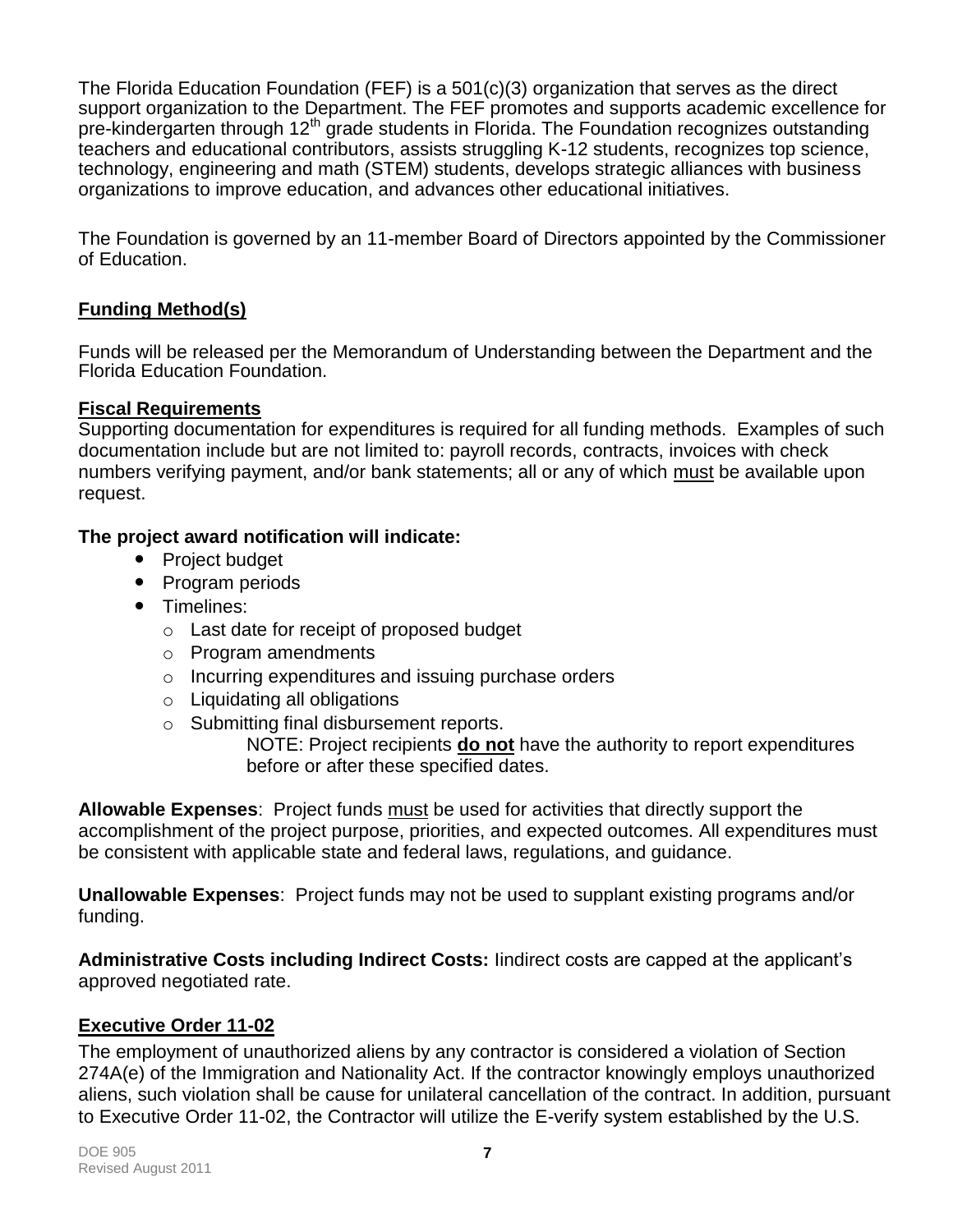Department of Homeland Security to verify the employment eligibility of (a) all persons employed during the Contract term by the Contractor to perform employment duties within Florida; and, (b) all persons (including subcontractors) assigned by the Contractor to perform work pursuant to this Contract.

# **Project Performance Accountability and Reporting Requirements**

**The Department's project managers will track each project's performance, based on the information provided and the stated criteria for successful performance, and verify the receipt of required deliverables/services. Additionally, the Department will contract with an external organization to conduct an interim and summative evaluation of each District's progress toward the outcome measures included in their approved proposal. Each participating District is expected to provide the external organization with the information necessary to complete the evaluations.**

# **Notice of Intent-to-Apply**

The due date to notify the Program contact of Intent-to-Apply is July 3147, 2015. This notification should be sent as an e-mail to [Adam.Emerson@Fldoe.org.](mailto:Adam.Emerson@Fldoe.org) Providing the Intent-to-Apply is not required for an application to be considered, but assists the applicant by assuring receipt of answers to Frequently Asked Questions and competition updates..

# **Reply Questions and Answers**

Any technical questions arising from this RFP must be forwarded, in writing, to the individual identified below. The Foundation's written response to written inquiries submitted timely by Respondents will be posted on the Foundation's website at [www.floridaeducationfoundation.org.](http://www.floridaeducationfoundation.org/) It is the responsibility of all potential Respondents to monitor this site for any changing information prior to submitting a Reply.

Only written inquiries from Respondents, which are signed by persons authorized to contractually bind the Respondents, will be recognized by the Foundation as duly authorized expressions on behalf of the Respondents.

WRITTEN QUESTIONS should be submitted to Adam Emerson at *[Adam.Emerson@fldoe.org.](mailto:Adam.Emerson@fldoe.org) Include District Compact Competition Questions in the subject line.*

## **Method of Review**

A peer review process will be used to evaluate the *DCCC* competitive proposals. Reviewers are selected to reflect a balance of backgrounds, experience and expertise.

Project proposals are screened by DOE program staff to ensure that all conditions are met (see next section for conditions) and are evaluated and scored according to the following process:

- Each proposal meeting the conditions for acceptance is reviewed and scored by five qualified reviewers representing educational professionals and stakeholders from Florida and, when applicable, around the country.
- Each reviewer will score the proposal on a 100 point scale.
- The Department will drop the high and low score for each proposal and average the middle three scores to two decimal points. This is the pre-final score.
- Earned preference points will be added to eligible proposals that have a pre-final score of at least 70 points.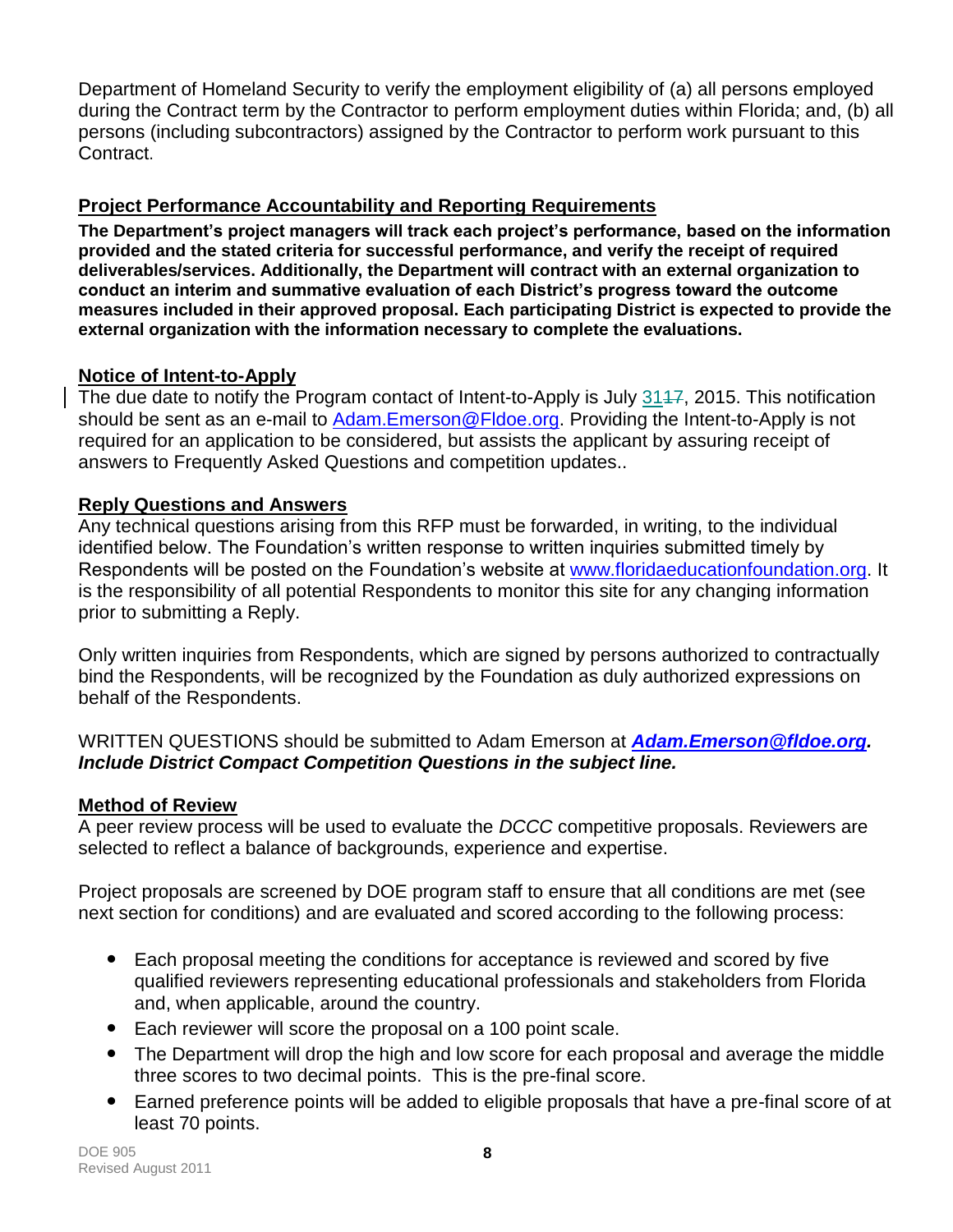- The Program Office ranks the proposals in order from highest to lowest score.
- DOE staff will review recommended proposals for compliance with the programmatic and fiscal policies of the project.
- Awards are subject to the availability of funds.
- Proposals with a final score of less than 70 are not eligible for funding consideration.

**The Department reserves the right to negotiate with all responsive Applicants, serially or concurrently, to determine the best-suited solution. The ranking of the proposals indicates the perceived overall benefits of the application, but the Department retains the discretion to negotiate with other qualified Applicants, as deemed appropriate.** 

# **Conditions for Acceptance/Substantially Approvable Form**

The requirements listed below **must** be met for applications to be considered in substantially approvable form and thus eligible for review:

- Application is received within DOE no later than the close of business on the due date.
- Application is complete; a complete application must include the following elements, in the order listed below:

**A complete proposal must include all of the following elements in the order listed below. The Abstract and Project Narrative must include a header identifying each section. When the proposal is complete and in the proper order, all pages should be numbered (by hand is acceptable).** 

- 1. A cover page that includes the following:
	- i. The program name (District-Charter Collaborative Compact)
	- ii. The application date
	- iii. The district name
	- iv. District contact information and mailing address
	- v. Total funds requested
	- vi. Signature of the superintendent
- 2. Abstract of proposal (**3 page maximum**).
- 3. Project Narrative (Sections 2-5)
	- a. 28 Page Maximum
- 4. Project wide budget
- 5. Budget Narrative (for convenience, the DOE101S may be used for this purpose, but it is not necessary)
- 6. Appendix A (Project Need Data)
- 7. Appendix B (Signed letters of support from independent, high-impact charter management organizations)
- 8. Appendix C (Signed letter from Mayor)
- 9. Appendix D (Signed letter from Superintendent and Teach for America)

# **Technical/Formatting and Other Application Submission Requirements**

- Number of copies plus original: 3
- Font Type/Size: Arial/12 pt
- Margin size: 1" both side and top/bottom margins
- Double Spacing
- Single sided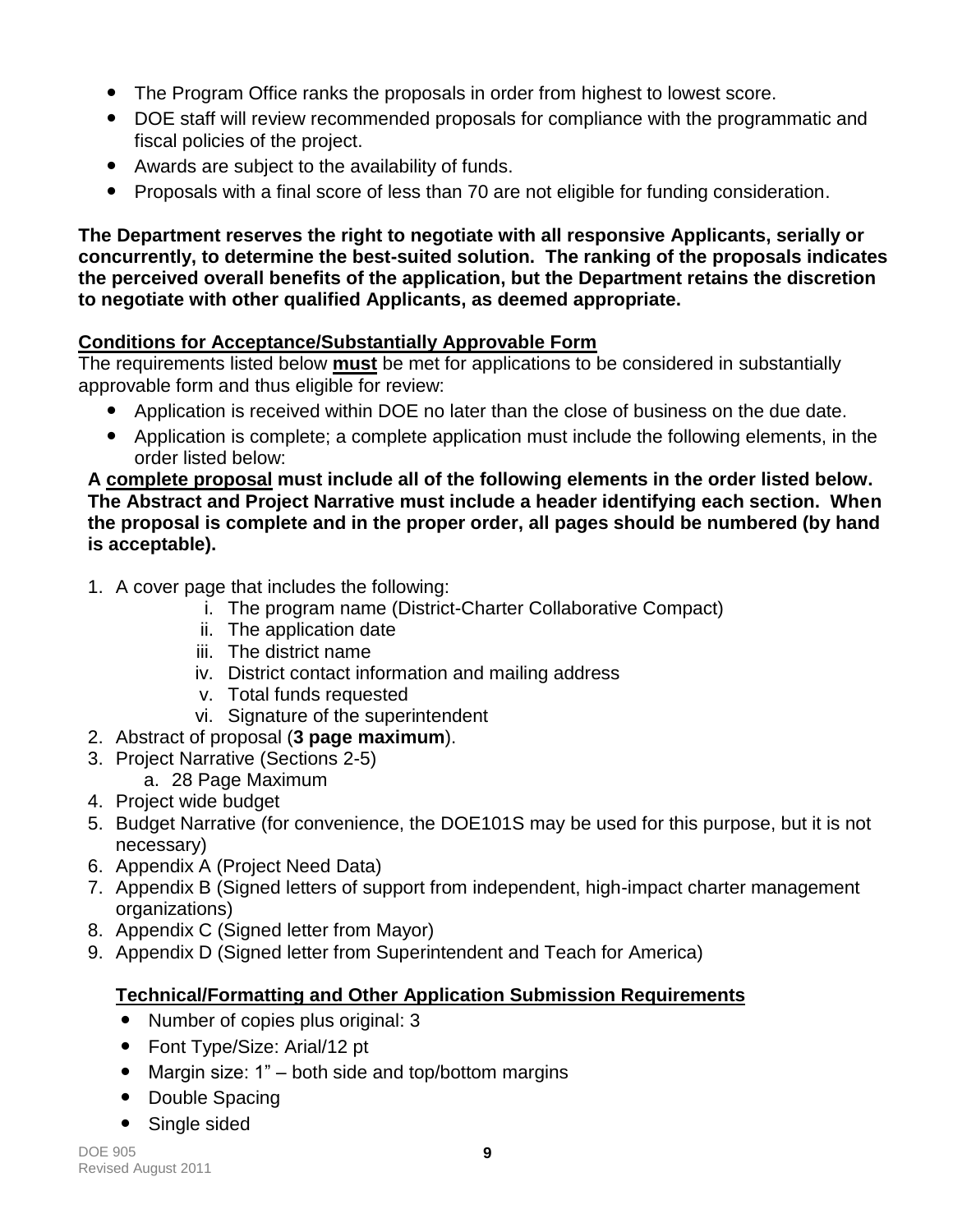• No Bound Copies

**Application must be submitted to: Adam Emerson, Charter Schools Director Office of Independent Education and Parental Choice Florida Department of Education 325 W. Gaines Street, Room 1044 Tallahassee, Florida 32399-0400**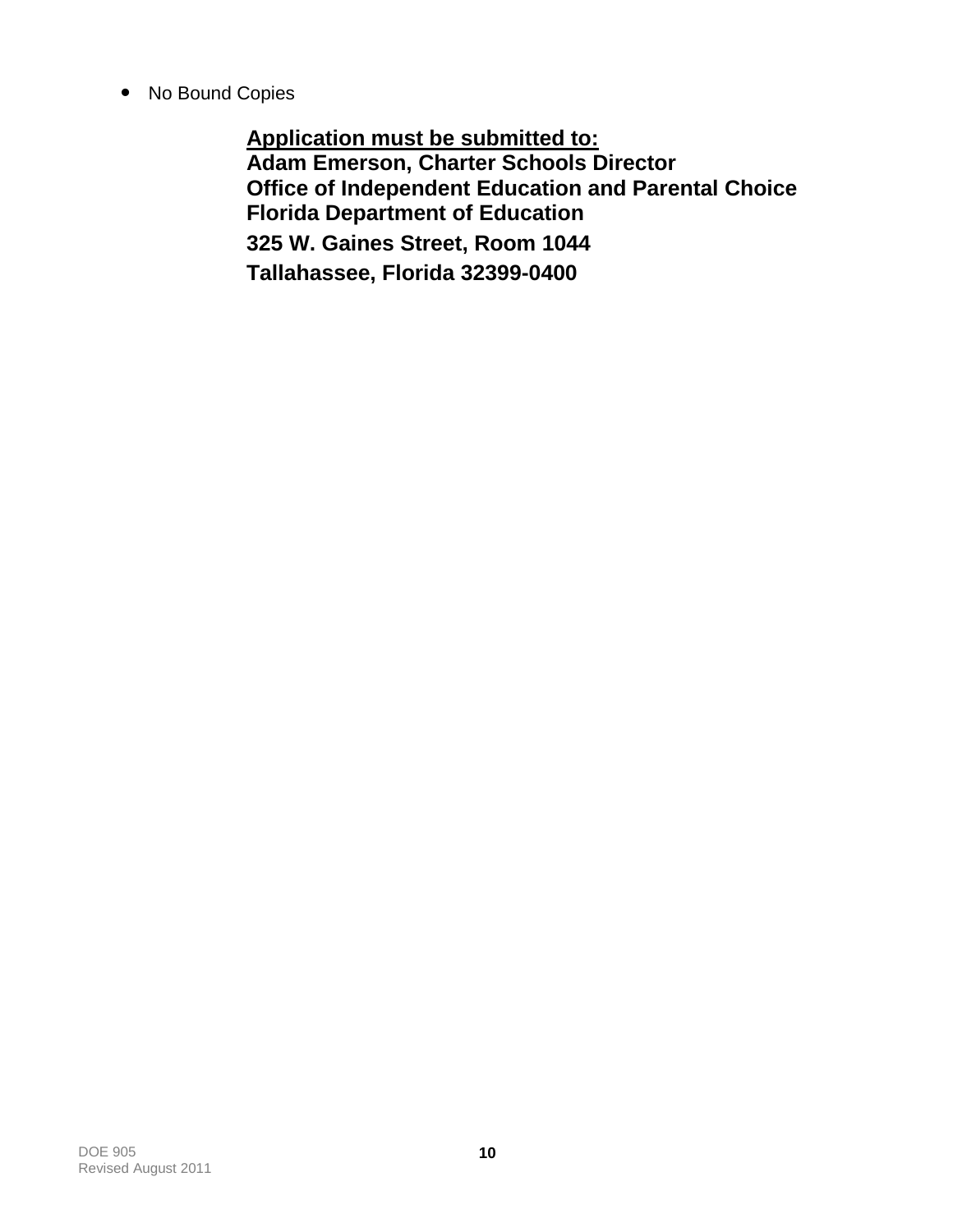# **Project Performance Accountability Information, Instructions, and Forms**

The Florida Department of Education has a standardized process for preparing proposals/applications for discretionary funds. This section of the RFP, Project Performance Accountability, is to assure proper accountability and compliance with applicable state and federal requirements. The Department's project managers will:

- Track each project's performance based on the information provided and the stated criteria for successful performance
- Verify the receipt of required deliverables prior to payment.

For projects funded via Cash Advance, the Department's project managers will verify that the project activities/deliverables are progressing in a satisfactory manner, consistent with the Project Narrative and Performance Expectations, on a semi-annual basis.

**The Project Narrative/Scope of Work** must include the specific tasks that the grantee is required to perform. Deliverables must:

- be directly related to the specific tasks
- identify the minimum level of service to be performed
- be quantifiable, measureable, and verifiable.

**Deliverables** include, but are not limited to:

- documents such as manuals, reports, videos, CD ROMs, training materials, brochures, and any other tangible product to be developed by the project.
- training and technical assistance activities whether provided onsite, through distance learning media, conferences, workshops, or other delivery strategies.
- measures that are specific to student performance (e.g., test scores, attendance, behavior, award of diplomas, certificates, etc. "Students" may include prekindergarten, K-12, and adult learners, as well as parents.
- specific services to target population (e.g., adult literacy services, child find services, student evaluation services, etc.).

The Department of Education's criteria for the acceptance of the above deliverables includes, but is not limited to, the following:

- documents are compliant with the Americans with Disabilities Act (ADA)
- meet technical specifications, as appropriate
- design, organization, format, and readability levels are appropriate for intended use and audience
- content is accurate and grammatically correct
- copyright and funding information is noted on products
- use of consultants
- review of follow-up data or participant feedback that indicates level of effectiveness and usefulness of service
- review of state/district/school/student data indicates level of effectiveness of service
- participation rate meets established minimums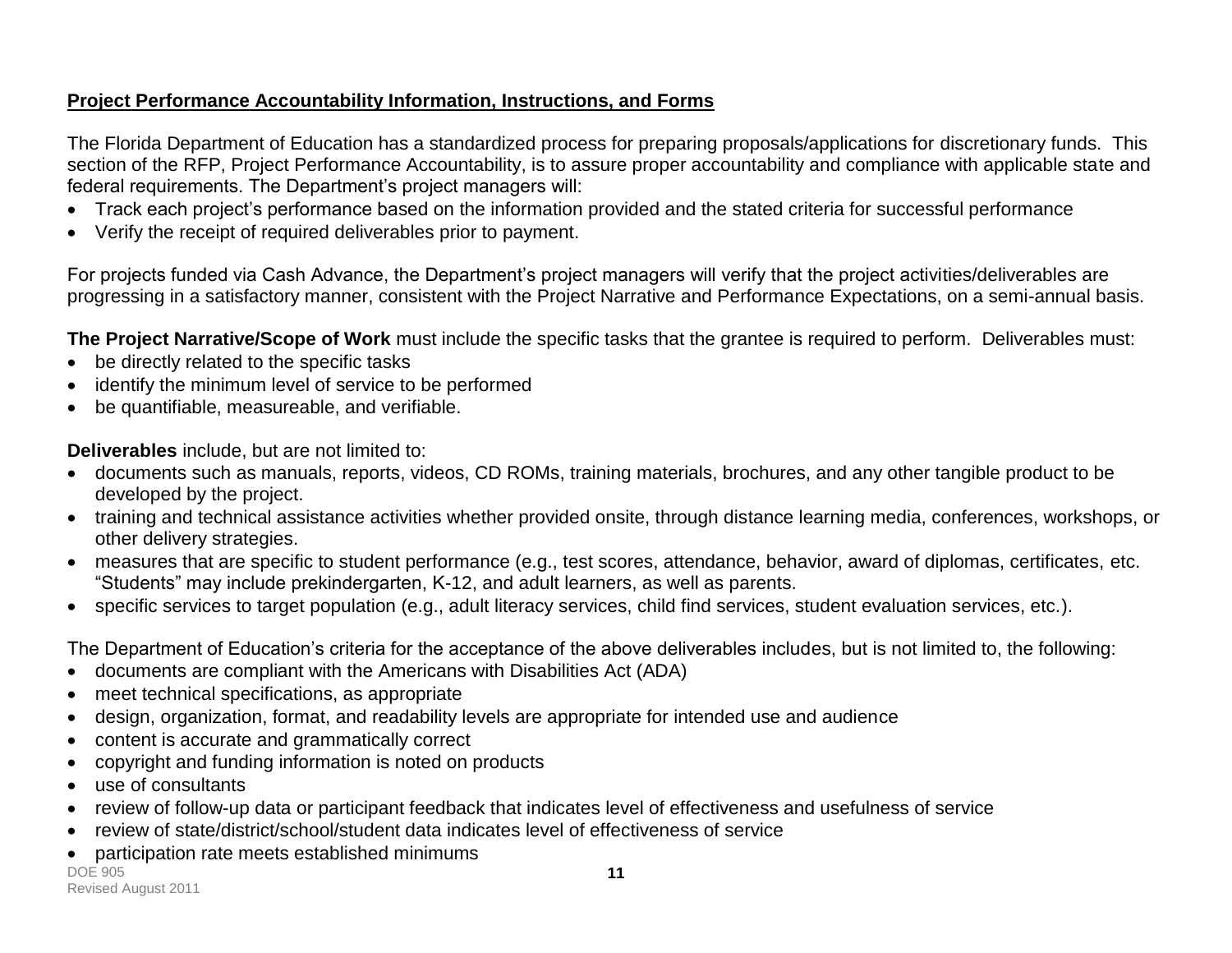- quality of service meets generally accepted guidelines
- quantity of evaluations/assessments meet established minimums
- quantity of service meets established minimums
- referrals are appropriate to identified needs
- specified agencies collaborate
- student evaluations/assessments are administered appropriately
- units of service meet established minimums.

The applicant must complete the information related to the required tasks to be performed and timelines/due dates for the respective tasks/deliverables consistent with the provided instructions.